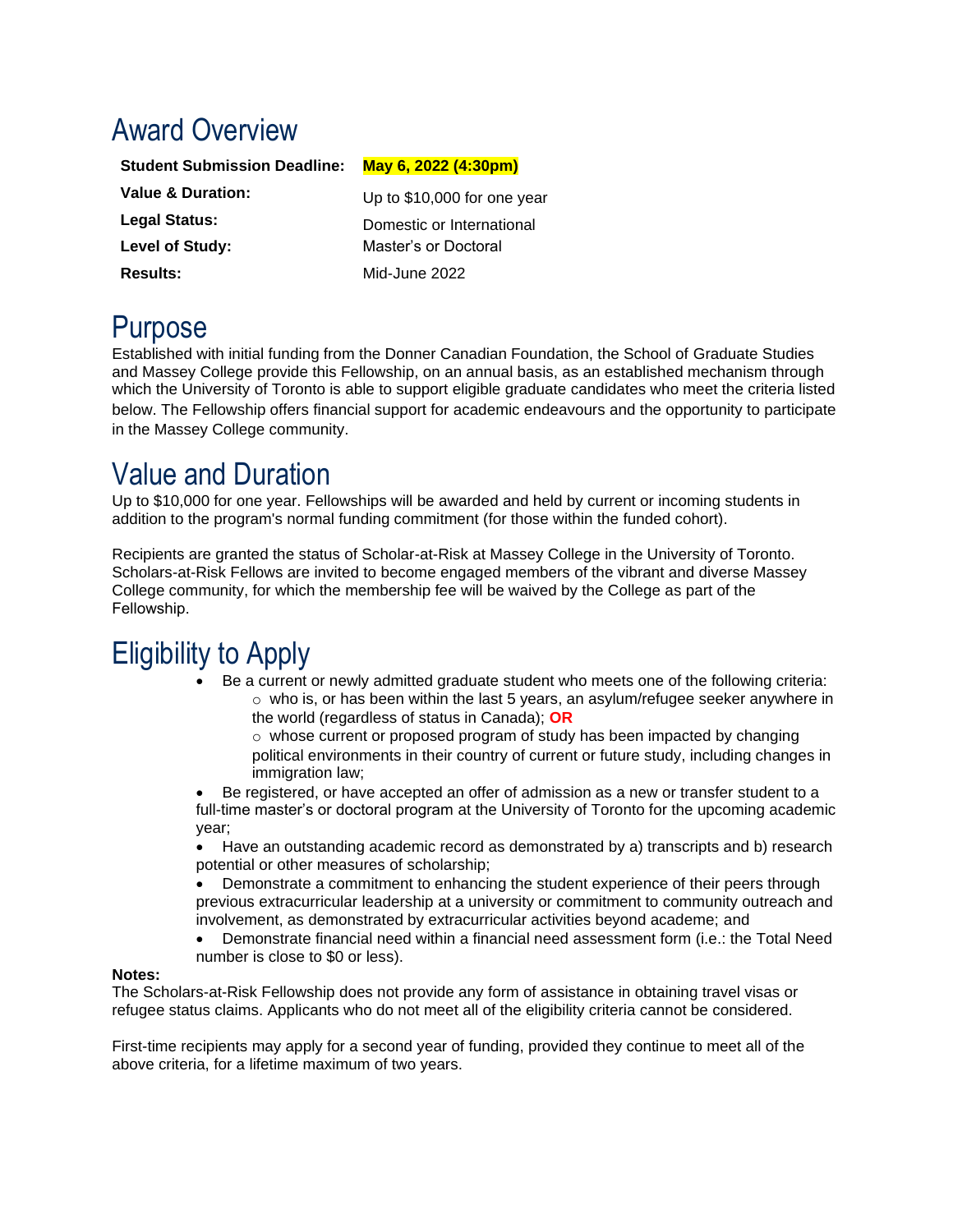## Application Process

Applicants must submit **an electronic copy** of their completed application as a single PDF file via email to [carla.serpe@utoronto.ca](mailto:carla.serpe@utoronto.ca) by the application deadline, using the file naming convention "Last name, first initial– SAR 2022App". Applications that are incomplete, ineligible or are submitted after the deadline will not be considered.

### Application Package

A complete application will include all of the following items (no other supporting documentation will be accepted):

1. Completed and signed [application form;](https://www.sgs.utoronto.ca/scholars-at-risk-fwshp-application/)

2. Statement of Intent describing how the applicant meets all of the Scholars-at-Risk Fellowship eligibility criteria. This statement should include background information on why the candidate came to Canada, or why they are seeking to study in Canada; their current circumstances, including financial hardships they are facing, and why they are pursuing their chosen graduate program (2 pages max – single spaced, 12pt font);

3. Transcripts from all post-secondary institutions (scans of official, unofficial, student-issued or web transcripts are permitted);

4. Curriculum vitae outlining academic achievements, scholarships and awards received, plus publications, work experience, and extracurricular involvement both inside and outside a university. Extracurricular experience should be clearly separated into two categories: inside and outside of the university context;

5. Copy of University of Toronto Offer of Admission letter, if not currently registered in a U of T grad program;

### 6. Proof of asylum/refugee seeker status;

• In most cases, multiple documents will need to be submitted. Examples of such documentation are:

- o Passport or birth certificate from home country;
- o Email correspondence with Consulate/Embassy;

o Email correspondence with humanitarian Non-Governmental Organizations (NGOs);

Immigration application form from Department of Citizenship and Immigration Canada showing claimant applied for immigration as a refugee;

Letter confirming applicant has been approved to remain in Canada as a temporary resident while application for permanent residence is reviewed (issued by Immigration, Refugees and Citizenship Canada);

o Interim Federal Health Certificate stating eligibility of coverage of health care costs based on immigration status (issued by Government of Canada);

 $\circ$  Letter confirming application for permanent residence in Canada under humanitarian and compassionate considerations has been received (issued by Immigration, Refugees and Citizenship Canada);

o Letter confirming Status Verification as Protected Person (issued by Department of Citizenship and Immigration Canada);

o Notice of Decision letter that claimant has been determined as a Convention refugee (issued by Immigration and Refugee Board of Canada);

Refugee Protection Claimant Document (issued by Citizenship and Immigration Canada);